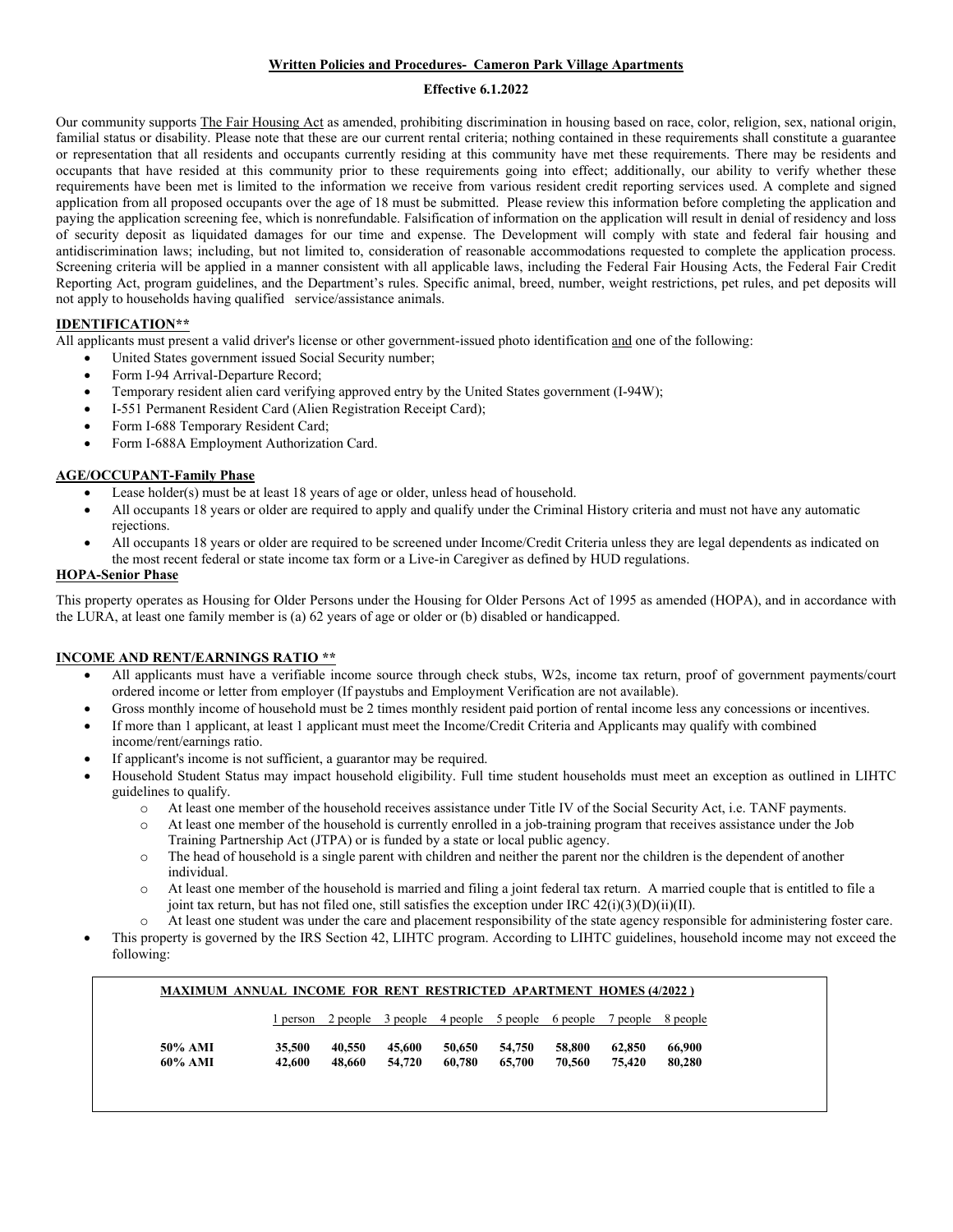## **EMPLOYMENT/JOB STABILITY (current and previous) \*\***

- If Applicant(s) have less than 6 months of employment history, a security deposit equal to  $\frac{1}{2}$  month's rent plus the standard security deposit or guarantor will be required..
- If retired or not employed, applicant must produce bank statements sufficient to meet minimum income requirements and pass income, credit and criminal criteria, and pay a security deposit equal to ½ month's rent plus the standard security deposit or provide a guarantor.
- If self-employed, applicant must produce bank statements sufficient to meet minimum income requirements or provide a guarantor.
- If a full time student (minimum of 9 hours), must provide proof of school enrollment, and must provide a guarantor.

## **CREDIT RATINGS (past 24 months) (Excluding student loans and medical accounts)**

- Applicants with a Credit Risk of **Severe** will automatically be declined.
- An applicant with a Credit Risk Result of the following categories will be required to pay a security deposit equal to 1/2 month's rent plus the standard security deposit
	- o **No Established Credit, Minor Credit Risk, Moderate Credit Risk, High Credit Risk**
	- The standard deposit is 600.00.
- If more than one applicant, at least one applicant must meet the Income/Credit Criteria
- The presence of utility collection accounts within the last 24 months will result in a denial.
- Any bankruptcies in the previous 24 months must be discharged and a debtor's list presented.
- Foreclosure history in the past 24 months may be allowed with a security deposit equal to ½ month's rent plus the standard security deposit or guarantor so long as there is clean rental or no rental history since the filing.
- Any unresolved tax liens; any unpaid rental housing debts within the last 24 months will result in automatic denial of the application.

### **RENTAL HISTORY**

- Previous rental history is not required. However, if you have rental history, the following will be verified for eligibility: Timely rental payments are required. Tenant complaints, unpaid unit damages, and early lease terminations without payment, as noted by the previous landlord, will be not be eligible.
- Verification must be by apartment community or organization. It cannot be made by an individual unless proof of payments on a timely basis can be made**.**
- If a former landlord reference will not release reference for the applicant due to a lease violation, the application is automatically rejected.
- Balances owed to prior landlords/apartment communities within the last 36 months will automatically be denied.
- An eviction will result in automatic denial.
- Mortgage must be verifiable via credit report or formal written documentation of home ownership.

**GUARANTORS** - Guarantor must complete and sign a Lease Contract Guaranty. Guarantor must reside in the United States. Guarantors must not have any automatic rejections and need to qualify showing income of 5x monthly rent and have a Credit Risk of Moderate.

**REJECTED APPLICATIONS:** Our 3<sup>rd</sup> party reporting services will mail a written notification of the grounds for rejection within seven (7) days of the determination to any rejected or ineligible applicant/household that completed the application process. The written notification will include the specific reason for the denial and reference the specific leasing criteria upon which the denial is based. Additionally, rejection letters will include contact information for any third parties that provided the information on which the rejection was based. Denied applicants are eligible to apply again for reconsideration 60 (sixty) days after initial denial.

Upon request, the contact information of Cameron Park's third party screening company will be provided.

#### **RECERTIFICATIONS**

Per LIHTC Guidelines, Cameron Park tenants must obtain and perform an annual recertification after initial move in consisting of household composition, student status, and change of income should we request. At the time of recertification, change in income may be received for consideration re-designation of the household whether to increase or lower set aside rents based on the county's current income limits. Should anyone request a change of their unit designation; they must be on the community waiting list. Please see our Waiting List Policy on page 5 for further details. Annual recertifications are required to perform; if anyone should deny to participate, per LIHTC Guidelines you will be out of compliance at that time and may be considered for a non-renewal.

#### **NON RENEWAL AND/OR TERMINATION NOTICES POLICY**

Non-Renewal or Termination notices will include the specific reason for the action. Information on rights under VAWA will be provided on nonrenewal or termination notices. The notices will also state how a person with a disability may request a reasonable accommodation in relation to the notice.

#### **REASONABLE ACCOMMODATION POLICY:**

In compliance with Section 504 of the Rehabilitation Act and the Federal Fair Housing Act, this property will grant qualified reasonable accommodations and modifications upon request to all applicants and residents. The requests will be responded to within 14 calendar days of receipt. Management is obligated to offer qualified applicant and residents with disabilities additional consideration in the application of rules, practices, services, and structural alterations if such allowances will enable equal opportunity to access and enjoy housing. However, management is not requires to make accommodations or modifications that will result in a financial burden to the property, is a structurally impracticable alteration, requires the removal of a load bearing wall, or if it requires management to alter or change a fundamental component of the housing program.

#### **DEFINING PERSONS WITH DISABILITIES:**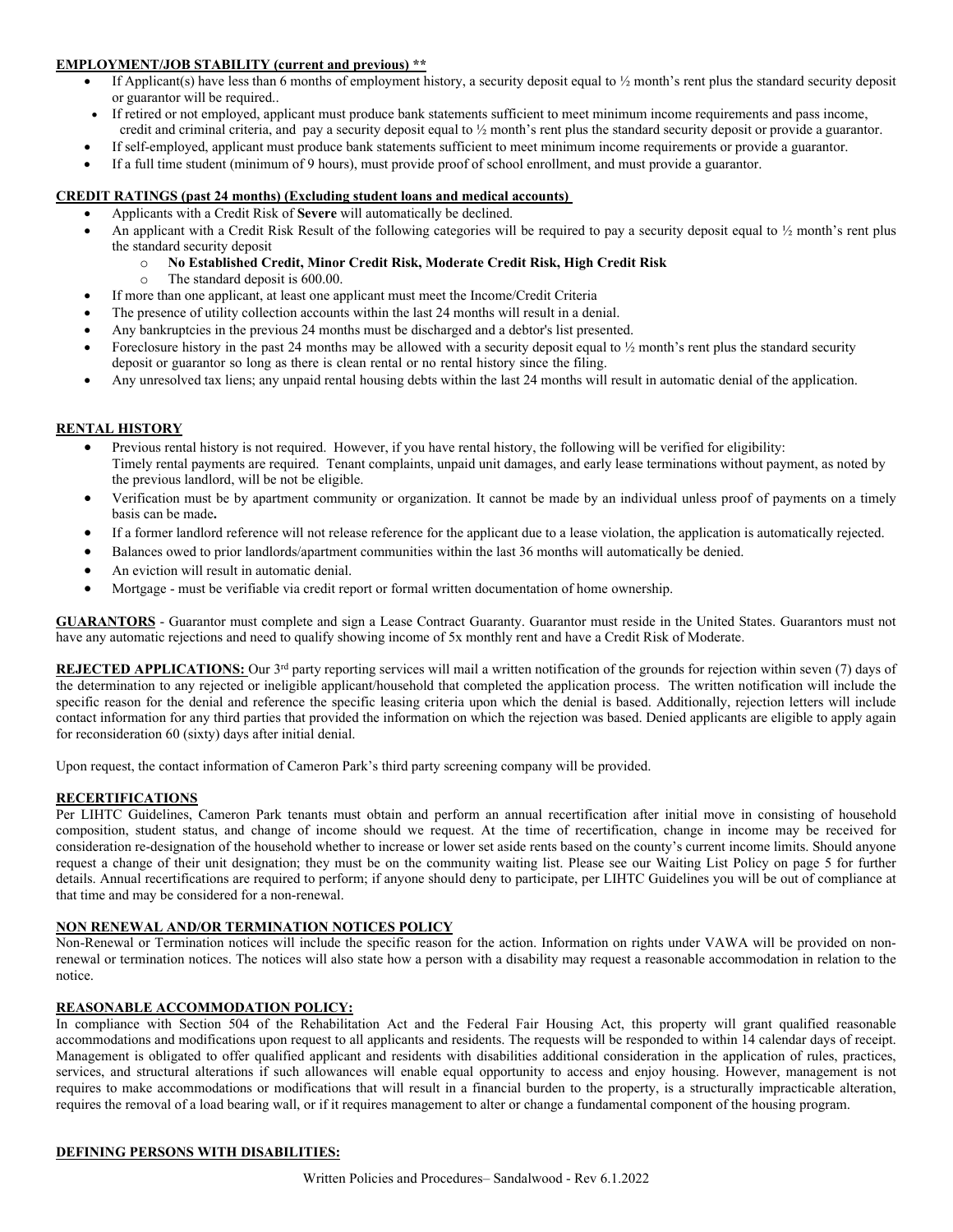Section 504 regulations define an individual with a disability as any person who has a physical or mental disability that substantially limits one or more major life activities; has a record of such an impairment; or is regarded as having such an impairment [24 CFR 8.3]. Major life activities include walking, talking, hearing, seeing, breathing, learning, performing manual tasks, and caring for oneself.

# **SECTION 504/REASONABLE ACCOMMODATION PROCEDURES:**

An individual with a disability may request a reasonable accommodation during the application process and anytime during residency. Requests will be responded to within 14 calendar days of receipt. Individuals with a disability wishing to request a reasonable accommodation to complete the application process should contact the management office. All reasonable requests will be considered.

### **VIOLENCE AGAINST WOMEN ACT (VAWA):**

This property follows the guidelines outlined in the VAWA. The law offers the following protections against eviction of denial of housing based on domestic violence, dating violence, sexual assault or stalking:

- A. In accordance with the Violence Against Women Reauthorization Act of 2013, an applicant's status as the victim of domestic violence, dating violence, sexual assault, or stalking is not a basis for denial of rental assistance or for denial of admission, if the applicant otherwise qualifies for assistance or admission.
- B. An incident or incidents of actual or threatened domestic violence, dating violence, sexual assault or stalking will not be construed as serious or repeated violations of the lease or other "good cause" for terminating the assistance, tenancy, or occupancy rights of a victim of abuse.
- C. Criminal activity directly related to domestic violence, dating violence, sexual assault or stalking, engaged in by a member of a tenant's household or any guest or other person under the tenant's control, shall not be the cause for termination of assistance, tenancy, or occupancy rights of the victim of the criminal acts.
- D. Assistance may be terminated or a lease "bifurcated" in order to remove an offending household member from the home. Whether or not the individual is a signatory to the lease and lawful tenant, if an individual is engaged in a criminal act of physical violence against family member or others, said individual stands to be evicted, removed, or have their occupancy rights terminated. This action is taken while allowing the victim, who is a tenant or lawful occupant, to remain.
- E. The provisions protecting victims of domestic violence, dating violence, sexual assault or stalking engaged in by a member of the household, may not be construed to limit management, when notified, from honoring various court orders issued to either protect the victim or address the distribution of property in case a family breaks up.
- F. The authority to evict or terminate assistance is not limited with respect to a victim that commits unrelated criminal activity. Furthermore, if management can show an actual and imminent threat to other tenants or those employed at or providing service to the property if an unlawful tenant's residency is not terminated, then evicting a victim is an option, the VAWA notwithstanding. Ultimately, management may not subject victims to more demanding standards than other tenants.
- G. The VAWA protections shall not supersede any provision of any federal, state, or local law that provides greater protections for victims of domestic violence, dating violence, sexual assault or stalking. The laws offering greater protection are applies in instances of domestic violence, dating violence, sexual assault or stalking.

Management will respond to any VAWA requests within 5 business days.

In addition, a tenant who is a victim of domestic violence, dating violence, sexual assault, or stalking, as provided in HUD's regulations at 24 CFR part 5, subpart L is eligible for an emergency transfer, if: the tenant reasonably believes that there is a threat of imminent harm from further violence if the tenant remains within the same unit. If the tenant is a victim of sexual assault, the tenant may also be eligible to transfer if the sexual assault occurred on the premises within the 90-calendar-day period preceding a request for an emergency transfer. A tenant requesting an emergency transfer must expressly request the transfer in accordance with the procedures described in this plan.

## **CRIMINAL HISTORY**

A criminal background check will be conducted for each applicant and occupant age 18 years or more. The application will be denied for any of the following reported criminal related reasons (including but not limited to conviction or probation) that have occurred within the timeline identified below prior to the application date regardless of the applicant's age at the time the offense was committed. All records are evaluated from the date of disposition.

This requirement does not constitute a guarantee or representation that residents or occupants currently residing in our community have not been convicted of or subject to deferred adjudication for a felony, certain misdemeanors or sex offenses requiring registration under applicable law; there may be residents or occupants that have resided in the community prior to this requirement going into effect; additionally, our ability to verify this information is limited to the information made available to us by our third party reporting services used. All criminal background checks are through state and federal public records.

#### **CRIMINAL HISTORY Cont.**

Application will be automatically denied for any of the following, felony or misdemeanor, regardless of time:

- All sex-related felonies
	- Organized Crime
	- **Homicide**
	- Kidnapping
	- Assault and Battery
	- Terrorism-related offenses, including Weapons related II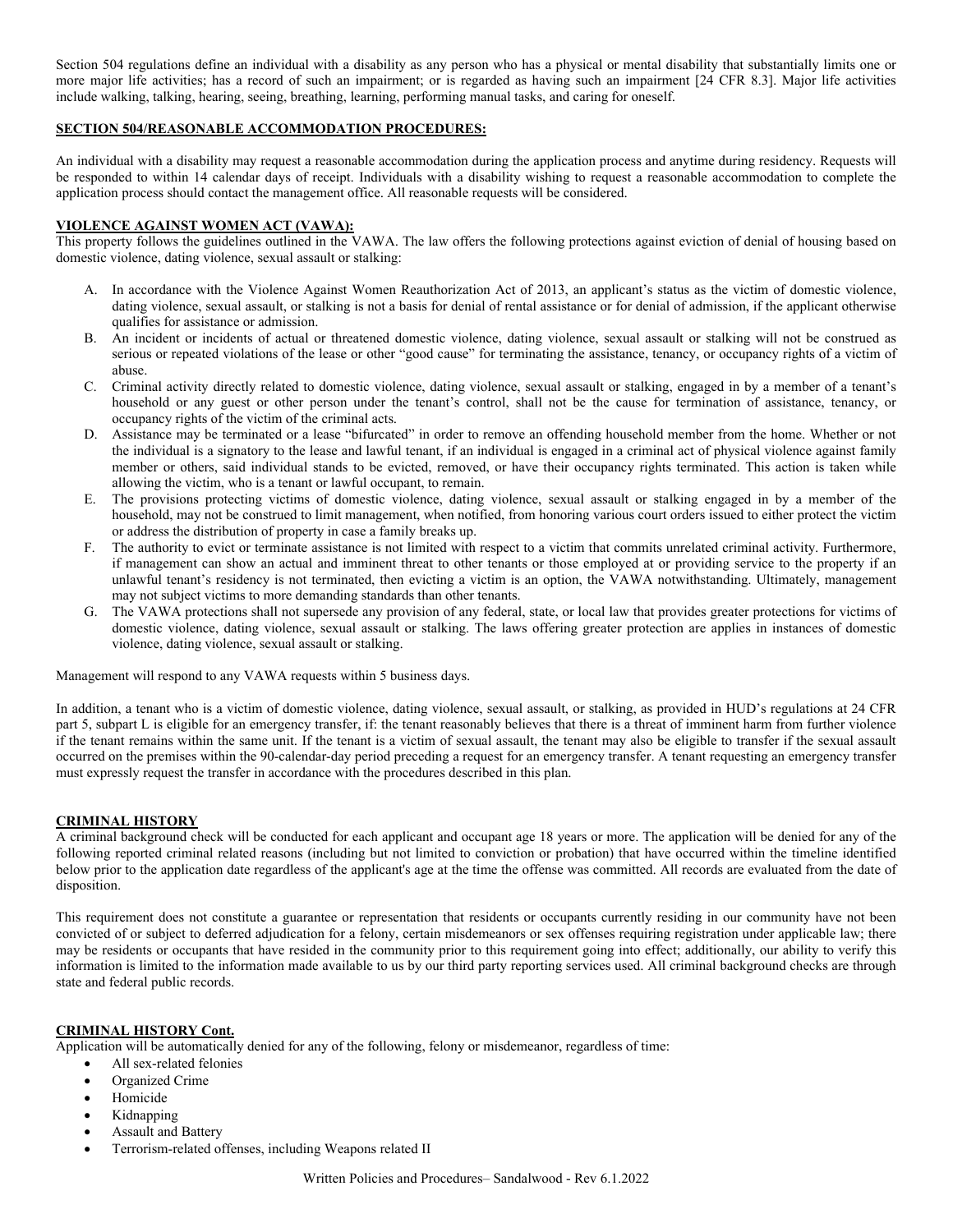- All VCAP offenses
- Applicant or occupant appears on the list of known terrorists and wanted fugitives as provided by the Office of Foreign Asset Control (OFAC), federal agencies to include the FBI or other state and local law enforcement agencies
- Felony DWI/DUI + or DUI/DWI Resulting in Bodily Harm

Application will be automatically denied for the following misdemeanors/felonies that have occurred within the designated number of years of the application date:

Sex Misdemeanors Traffic Felony 7 Theft by Check Felony 7 Felony; Misdemeanor 3 • Drug Offenses III-VII 10 Felony; Misdemeanor 3 • Weapon Related Offenses I 10 Felony; Misdemeanor 7 Final Larceny 10 Felony; Misdemeanor 3 Property felonies 15 • Harassment 10 Felony; Misdeamenor-7 • Crimes against animals 10 Felony, Misdemeanor-3 • Cyber Crimes 10 Felony; Misdeamenor-7 • Fraud 10-Felony; Misdeamenor-7 • Arson 15-Felony; Misdeamenor-3 • Embezzlement 15-Felony; Misdeamenor-3 Trespassing 15-Felony; Misdeamenor-3

Depending on the nature of the criminal related offense's risk to resident safety and property, Management will use its discretion in considering an applicant whose criminal background check shows any felonious offenses not already listed above that have occurred within seven (7) years prior to the application date.

Depending on the nature of the criminal related offense's risk to resident safety and property, Management will use its discretion in considering an applicant whose criminal background check shows any misdemeanor offenses not already listed above that have occurred within three (3) years prior to the application date.

Depending on the circumstances, applications may be rejected based on criminal records falling outside or beyond the timelines set forth above.

**OCCUPANCY GUIDELINES** - The maximum number of residents permitted to dwell in an apartment is 2 occupants per bedroom exclusive of 1 occupant under the age of 24 months in a unit that provides all occupants with more than 120 sq. ft. of usable floor area in a bedroom or other habitable room and 120 sq. ft. of usable floor area in a living room.

## **UNIT TRANSER POLICY:**

All existing residents are eligible to request a unit transfer. If the requested unit type is not available, the requesting household will be placed on the waiting list. The cost to transfer mid-lease is \$300.00. Residents transferring to another building must requalify in accordance with the property's 8609 line8(b) election. Unit transfers are subject to a satisfactory unit inspection that will be conducted by onsite management prior to transfer. Unit transfers will require new security deposits for the new unit. The security deposit for the current unit will be refunded to the household less any damages beyond normal wear and tear. Reasonable Accommodation transfers will not be accessed a \$300.00 mid-lease fee.

**ANIMALS** – A maximum of 2 pets are allowed, whose total combined weight is less than 40 lbs at maturity, per apartment are permitted. Dogs whose breed or dominant breed weight exceeds 40 pounds at maturity are not accepted. The following breeds or partial breeds are not permitted: Rottweilers, Pit bulls, Akitas, Dobermans, Chows, German shepherds and Australian shepherds. Exotic animals and reptiles are not accepted. Additional restrictions may apply. Guide, service, support and signal dogs are not considered pets and are permitted to reasonably accommodate a leaseholder or occupant with a disability. All animals must be photographed by management before approval. A \$150.00 (per pet) non-refundable pet deposit and a \$150.00 (per pet) refundable deposit must be paid at time of move-in. In addition, pet monthly rent will be \$15.00. Nothing in this section shall prevent management from requiring the removal from any property of any pet whose conduct or condition is duly determined to constitute a threat or nuisance to the other occupants of the property. No pet may be kept in violation of humane or health laws. Occupant shall be liable for any damage or injury caused by the pet(s) and shall pay management any costs related to such damages to the extent those costs exceed the pet deposit. Occupant further agrees to indemnify, hold harmless, and defend against liability, judgments, expense, or claims by third parties for damages or injuries caused by occupant's pet(s)

Qualified service animals are permitted and are not subject to the community's policies regarding pet restrictions.

**APPLICATION SCREENING FEE** – A non-refundable application fee of \$35.00 will be charged to each applicant/occupant 18 years of age or older. Applicants may pick up an application located at Cameron Park Apartments 3433 Palmer Drive | Cameron Park, CA 95682 or apply online at cameronparkvillage.com. The property may be contacted by phone 530-677-5548 or emai[l cameronpark@Sandalwoodmgt.com.](mailto:cameronpark@Sandalwoodmgt.com)

Note: Sandalwood Management screening reports are valid for 60 days. If your screening report is over 60 days old from the date you pay your screening fee to your anticipated move-in date, your screening will be run again to ensure screening requirements are still met; however, you will not be charged a screening fee again. In addition, you will be required to fill out another Application to ensure we have your current information.

**SECURITY DEPOSIT-The standard security deposit is \$600.00**